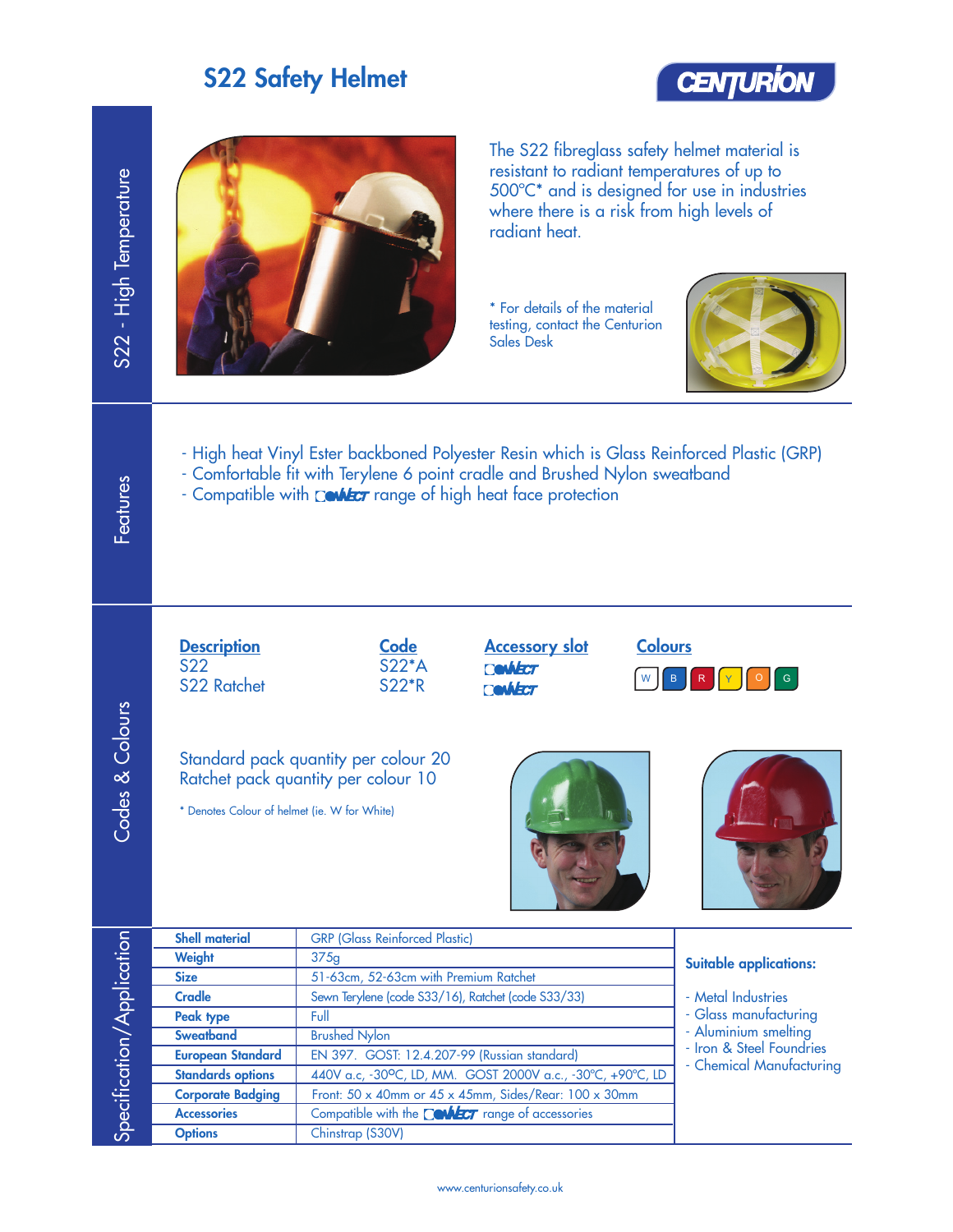## High Temperature Face Protection



The High Temperature range is designed to supply a complete system in areas at risk of radiant temperatures.





| <b>Range Includes</b><br>- Heat resistant S22 GRP helmet<br>- High temperature carrier<br>- High temperature Triacetate clear, green/clear or<br><b>Gold Polycarbonate screens</b><br>- Aluminised neck cape for rear head & neck protection |  |
|----------------------------------------------------------------------------------------------------------------------------------------------------------------------------------------------------------------------------------------------|--|
| suitable applications:<br>for general head protection and, in particular any environments where the user is at risk<br>rom areas of high/radiant heat:                                                                                       |  |



#### **Suitable a**<br>For gener from area

Applications

- Foundries Metal Industries
- 
- Frying Food Industries
- 
- Glass manufacturing<br>- Iron & Steel Foundries Aluminium smelting<br>- Chemical Manufacture
	- Chemical Manufacturing

|               | <b>High Temperature Face Protection</b>                                                                      |                                                                           |                         |                                        |                                                                                                            |                       |  |
|---------------|--------------------------------------------------------------------------------------------------------------|---------------------------------------------------------------------------|-------------------------|----------------------------------------|------------------------------------------------------------------------------------------------------------|-----------------------|--|
|               |                                                                                                              | <b>Face Screen Carrier</b>                                                | <b>Face Screens</b>     |                                        |                                                                                                            |                       |  |
| Specification | <b>Material</b>                                                                                              | Polyetherimide                                                            | <b>Triacetate Clear</b> | Triacetate Green/<br>Clear Shade 3 & 5 | <b>Trigcetate Green</b><br>Shade 3 & 5                                                                     | Polycarbonate<br>Gold |  |
|               | <b>Visible length</b>                                                                                        |                                                                           | 210mm                   | 210mm                                  | 210 <sub>mm</sub>                                                                                          | 210mm                 |  |
|               | <b>Standard</b>                                                                                              | <b>EN 166</b>                                                             | <b>EN 166</b>           | <b>EN 166</b>                          | <b>EN 166</b>                                                                                              | <b>EN 166</b>         |  |
|               | <b>Standards</b><br>option                                                                                   |                                                                           | 1 F T 9 3               |                                        | 1 FT 9 3 (EN 169 3) 1 FT 9 3 (EN 169 3) 1 FT 9 3<br>1 F T 9 3 (EN 169 5) 1 F T 9 3 (EN 169 5) (EN 171 4-5) |                       |  |
|               | Temperature resistance -                                                                                     |                                                                           |                         |                                        |                                                                                                            |                       |  |
|               | no softening before:                                                                                         | $300^{\circ}$ C                                                           | $93^{\circ}$ C          | $93^{\circ}$ C                         | $93^{\circ}$ C                                                                                             | $140^{\circ}$ C*      |  |
|               | no melting before:                                                                                           | $380^{\circ}$ C                                                           | $250^{\circ}$ C         | $250^{\circ}$ C                        | $250^{\circ}$ C                                                                                            | $150^{\circ}$ C       |  |
|               | Code                                                                                                         | S57, S57B<br>(with carrier arm to<br>insert into Bilsom ear<br>defenders) | S598                    | S603 / S605                            | S613 / S615                                                                                                | S760                  |  |
|               | * Gold tint deflects radiant heat and therefore protects the eyes from infra red and the face from the heat. |                                                                           |                         |                                        |                                                                                                            |                       |  |